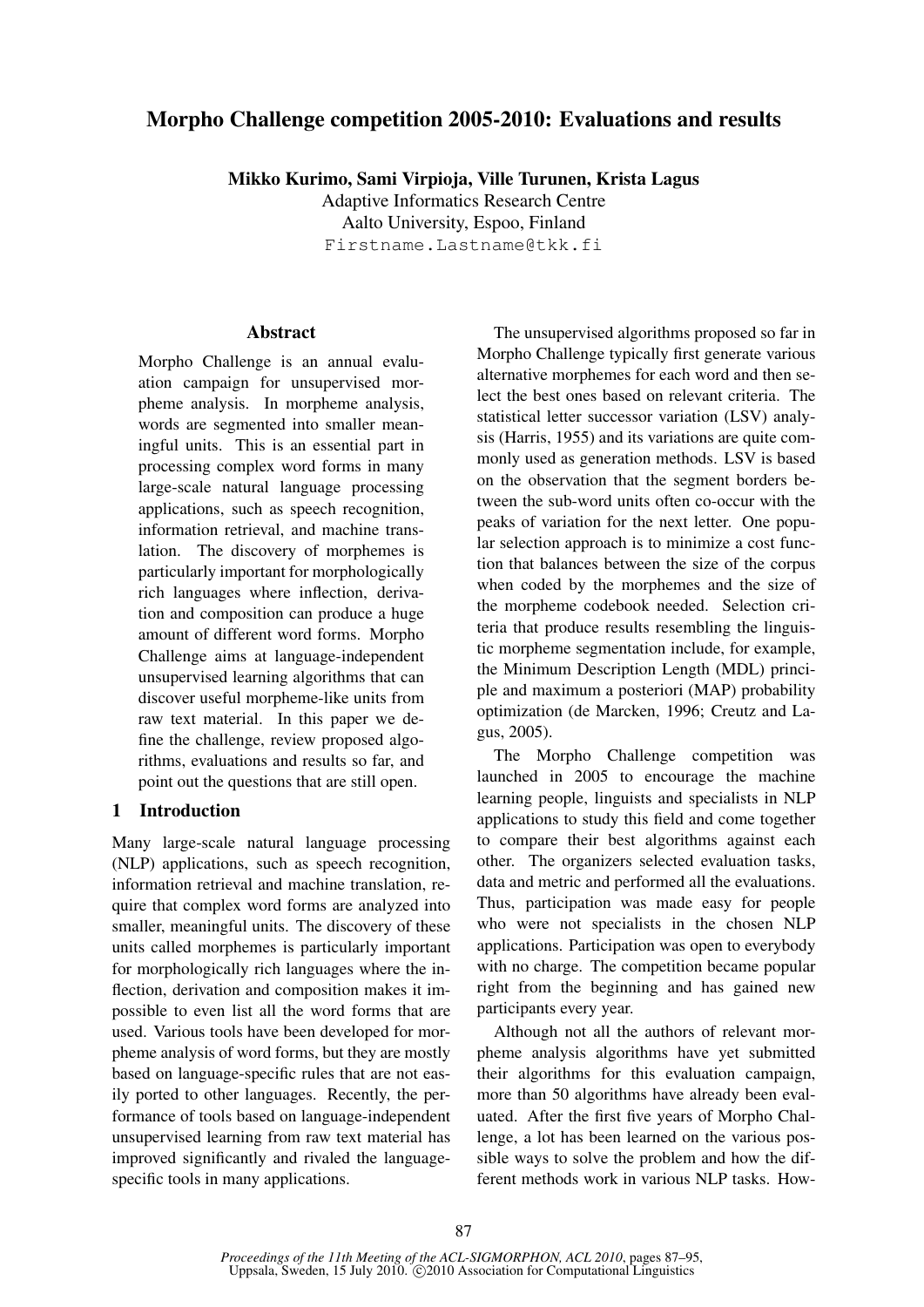ever, there are still open questions such as: how to find meaning for the obtained unsupervised morphemes, how to disambiguate among the alternative analyses of one word, and how to use context in the analysis. Another recently emerged question that is the special topic in 2010 competition is how to utilize small amounts of labeled data and semi-supervised learning to further improve the analysis.

## **2 Definition of the challenge**

### **2.1 Morphemes and their evaluation**

Generally, the morphemes are defined as the smallest meaningful units of language. Rather than trying to directly specify which units are meaningful, the Morpho Challenge aims at finding units that would be useful for various practical NLP applications. The goal is to find automatic methods that can discover suitable units using unsupervised learning directly on raw text data. The methods should also not be restricted to certain languages or include many language and application dependent parameters that needed to be hand tuned for each task separately. The following three goals have been defined as the main scientific objectives for the challenge: (1) To learn of the phenomena underlying word construction in natural languages. (2) To discover approaches suitable for a wide range of languages. (3) To advance machine learning methodology.

The evaluation tasks, metrics and languages have been designed based on the scientific objectives of the challenge. It can not be directly verified how well an obtained analysis reflects the word construction in natural languages, but intuitively, the methods that split everything into letters or pre-specified letter n-grams, or leave the word forms unanalyzed, would not be very interesting solutions. An interesting thing that can be evaluated, however, is how close the obtained analysis is to the linguistic gold standard morphemes that can be obtained from CELEX or various language-dependent rule-based analyzers. The exact definition of the morphemes, tags, or features available in the gold standard to be utilized in the comparison should be decided and fixed for each language separately.

To verify that a proposed algorithm works in various languages would, ideally, require running the evaluations on a large number of languages that would be somehow representative of various important language families. However, the resources available for both computing and evaluating the analysis in various applications and languages are limited. The suggested and applicable compromise is to select morphologically rich languages where the morpheme analysis is most useful and those languages where interesting state-ofthe-art evaluation tasks are available. By including German, Turkish, Finnish and Arabic, many interesting aspects of concatenative morphology have already been covered.

While the comparison against the linguistic gold standard morphemes is an interesting subgoal, the main interest in running the Morpho Challenge is to find out how useful the proposed morpheme analyses are for various practical NLP applications. Naturally, this is best evaluated by performing evaluations in several state-of-theart application tasks. Due to the limitations of the resources, the applications have been selected based on the importance of the morpheme analysis for the application, on the availability of open state-of-the-art evaluation tasks, and on the effort needed to run the actual evaluations.

# **2.2 Unsupervised and semi-supervised learning**

Unsupervised learning is the task of learning without labeled data. In the context of morphology discovery, it means learning without knowing where morpheme borders are, or which morphemes exist in which words. Unsupervised learning methods have many attractive features for morphological modeling, such as language-independence, independence of any particular linguistic theory, and easy portability to a new language.

Semi-supervised learning can be approached from two research directions, namely unsupervised and supervised learning. In an essentially unsupervised learning task there may exist some labeled (classified) data, or some known links between data items, which might be utilized by the (typically generative) learning algorithms. Turned around, an essentially supervised learning task, such as classification or prediction, may benefit also from unlabeled data which is typically more abundantly available.

In morphology modeling one might consider the former setup to be the case: the learning task is essentially that of unsupervised modeling, and morpheme labels can be thought of as known links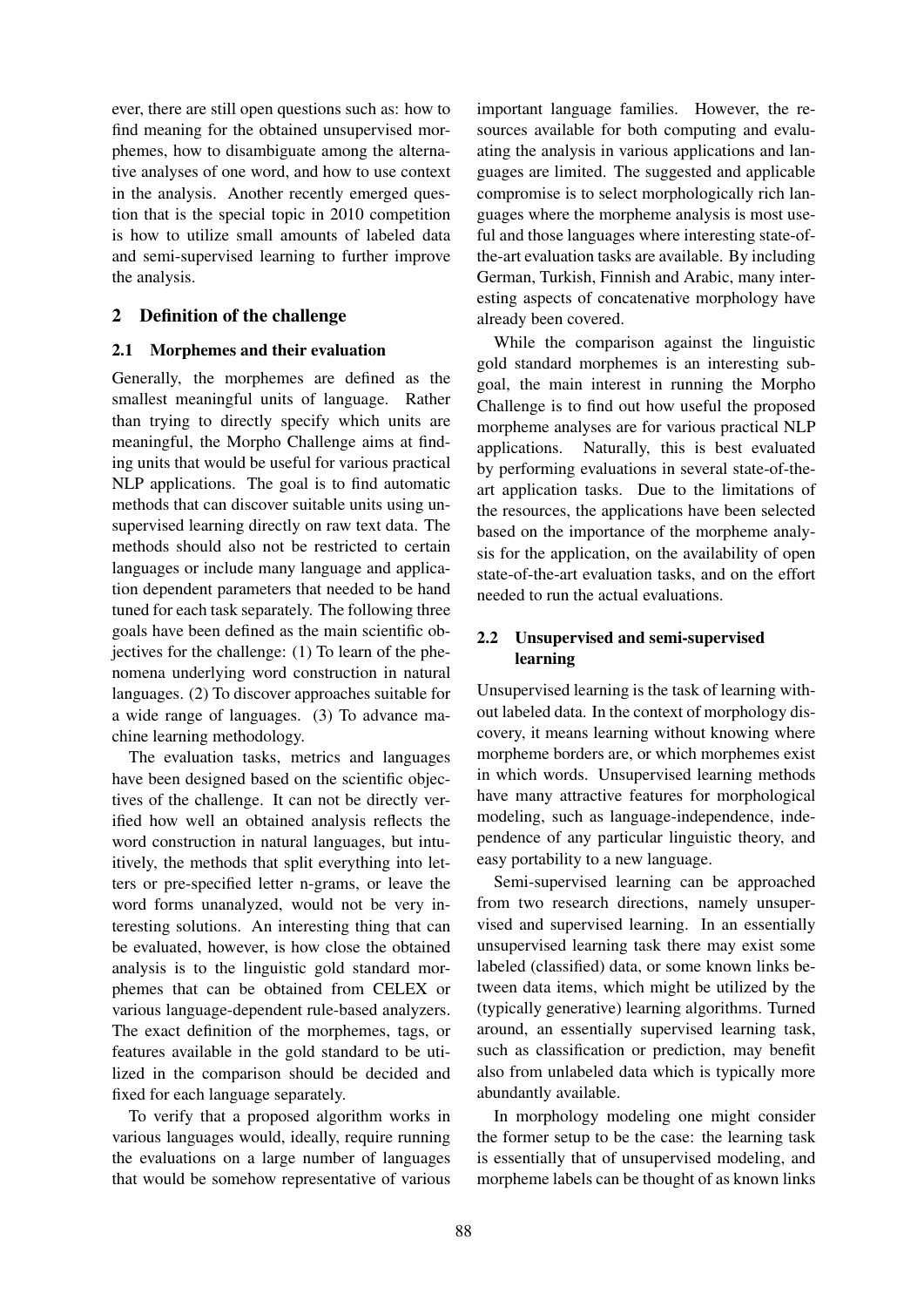between various inflected word forms.

Until 2010 the Morpho Challenge has been defined only as an unsupervised learning task. However, since small samples of morphologically labeled data can be provided already for quite many languages, also the semi-supervised learning task has become of interest.

Moreover, while there exists a fair amount of research and now even books on semi-supervised learning (Zhu, 2005; Abney, 2007; Zhu, 2010), it has not been as widely studied for structured classification problems like sequence segmentation and labeling (cf. e.g. (Jiao et al., 2006)). The semi-supervised learning challenge introduced for Morpho Challenge 2010 can thus be viewed as an opportunity to strengthen research in both morphology modeling as well as in semi-supervised learning for sequence segmentation and labeling in general.

### **3 Review of Morpho Challenge competitions so far**

#### **3.1 Evaluation tasks, metrics, and languages**

The evaluation tasks and languages selected for Morpho Challenge evaluations are shown in Figure 1. The languages where evaluations have been prepared are Finnish (FIN), Turkish (TUR), English (ENG), German (GER), and Arabic (ARA). First the morphemes are compared to linguistic gold standards in direct morpheme segmentation (2005) and full morpheme analysis (since 2007). The practical NLP application based evaluations are automatic speech recognition (ASR), information retrieval (IR) and statistical machine translation (SMT). Morphemes obtained by semisupervised learning can be evaluated in parallel with the unsupervised morphemes. For IR, evaluation has also been extended for full sentences, where the morpheme analysis can based on context. The various suggested and tested evaluations are defined in this section.

| year | new languages | new tasks         |
|------|---------------|-------------------|
| 2005 | FIN, TUR, ENG | segmentation, ASR |
| 2007 | GER           | full analysis, IR |
| 2008 | ARA           | context IR        |
| 2009 |               | <b>SMT</b>        |
| 2010 |               | semi-supervised   |

Table 1: The evolution of the evaluations. The acronyms are explained in section 3.1.

#### **3.1.1 Comparisons to linguistic gold standard**

The first Morpho Challenge in 2005 (Kurimo et al., 2006) considered unsupervised segmentation of words into morphemes. The evaluation was based on comparing the segmentation boundaries given by the competitor's algorithm to the boundaries obtained from a gold standard analysis.

From 2007 onwards, the task was changed to full morpheme analysis, that is, the algorithm should not only locate the surface forms (i.e., word segments) of the morphemes, but find also which surface forms are realizations (allomorphs) of the same underlying morpheme. This generalizes the task for finding more meaningful units than just the realizations of morphemes that may be just individual letters or even empty strings. In applications this is useful when it is important to identify which units carry the same meaning even if they have different realizations in different words.

As an unsupervised algorithm cannot find the morpheme labels that would equal to the labels in the gold standard, the evaluation has to be based on what word forms share the same morphemes. The evaluation procedure samples a large number of word pairs, such that both words in the pair have at least one morpheme in common, from both the proposed analysis and the gold standard. The first version of the method was applied in 2007 (Kurimo et al., 2008) and 2008 (Kurimo et al., 2009a), and minor modifications were done in 2009 (Kurimo et al., 2009b). However, the organizers have reported the evaluation results of the 2007 and 2008 submissions also with the new version, thus allowing a direct comparison between them. A summary of these results for English, Finnish, German and Turkish for the best algorithms is presented in Table 2. The evaluations in 2008 and 2009 were also performed on Arabic, but these results and not comparable, because the database and the gold standard was changed between the years. The exact annual results for all participants as well as the details of the evaluation in each year can be reviewed in the annual evaluation reports (Kurimo et al., 2006; Kurimo et al., 2008; Kurimo et al., 2009a; Kurimo et al., 2009b).

Already the linguistic evaluation of Morpho Challenge 2005 applied some principles that have been used thereafter: (1) The evaluation is based on a subset of the word forms given as training data. This not only makes the evaluation procedure lighter, but also allows changing the set when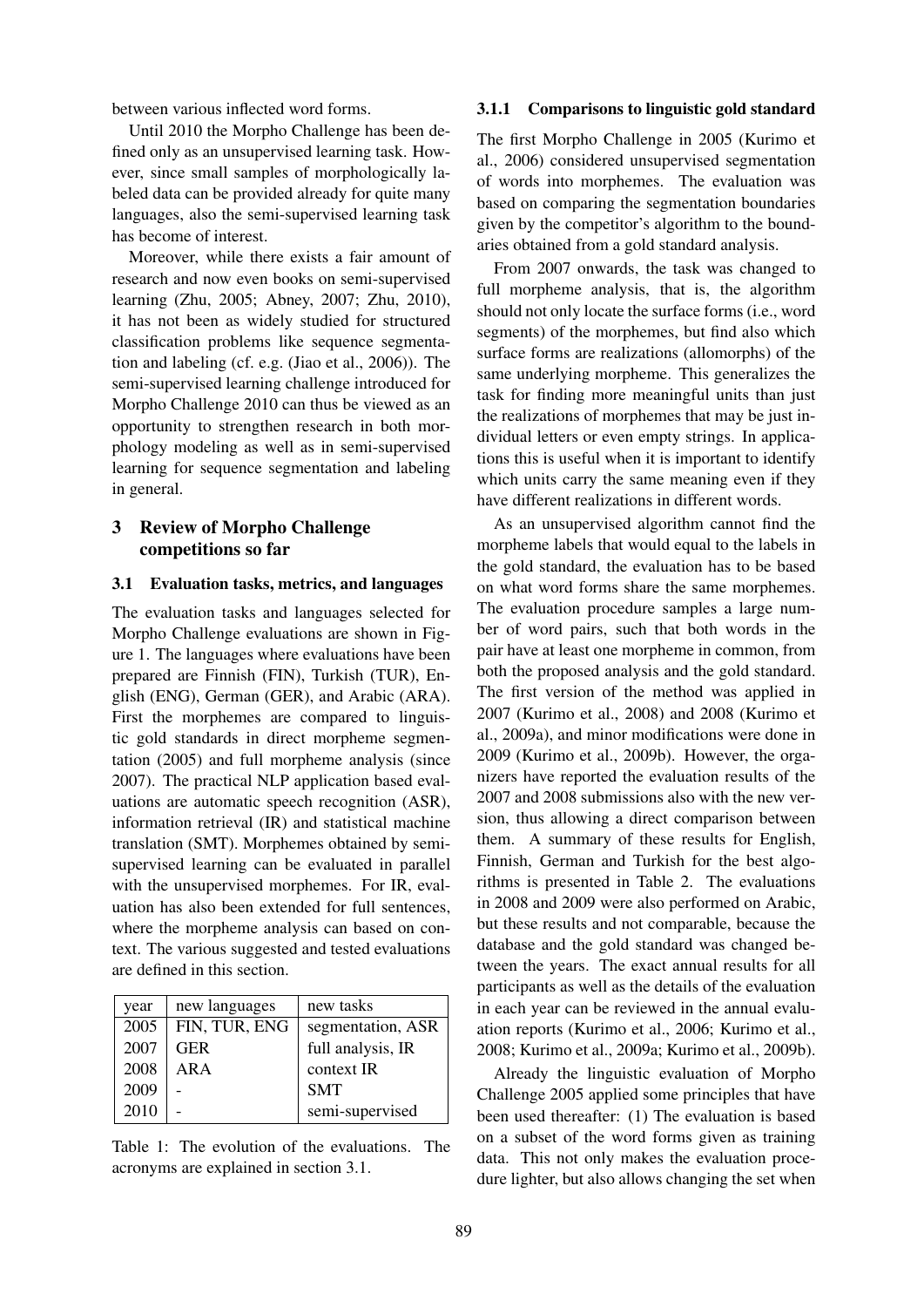| <b>English</b>          |                |                    |                |
|-------------------------|----------------|--------------------|----------------|
| Method                  | $\overline{P}$ | $\overline{R}$     | $\overline{F}$ |
| 2009                    |                |                    |                |
| Allomorfessor           | 68.98          | 56.82              | 62.31          |
| Monson PMU              | 55.68          | 62.33              | 58.82          |
| Lignos                  | 83.49          | 45.00              | 58.48          |
| 2008                    |                |                    |                |
| Monson P+M              | 69.59          | 65.57              | 67.52          |
| Monson ParaMor          | 63.32          | 51.96              | 57.08          |
| Zeman 1                 | 67.13          | 46.67              | 55.06          |
| 2007                    |                |                    |                |
| Monson $\overline{P+M}$ | 70.09          | 67.38              | 68.71          |
| Bernhard 2              | 67.42          | 65.11              | 66.24          |
| Bernhard 1              | 75.61          | 57.87              | 65.56          |
|                         |                |                    |                |
|                         | German         |                    |                |
| Method                  | $\overline{P}$ | $\mathbb{R}$       | $\overline{F}$ |
| 2009                    |                |                    |                |
| Monson PMU              | 52.53          | 60.27              | 56.14          |
| <b>Monson PMM</b>       | 51.07          | 57.79              | 54.22          |
| <b>Monson PM</b>        | 50.81          | 47.68              | 49.20          |
| 2008                    |                |                    |                |
| Monson P+M              | 64.06          | 61.52              | 62.76          |
| <b>Monson Morfessor</b> | 70.73          | 38.82              | 50.13          |
| Monson ParaMor          | 56.98          | 42.10              | 48.42          |
| 2007                    |                |                    |                |
| Monson P+M              | 69.96          | $\overline{55.42}$ | 61.85          |
| Bernhard 2              | 54.02          | 60.77              | 57.20          |
| Bernhard 1              | 66.82          | 42.48              | 51.94          |

Table 2: The summary of the best three submitted methods for years 2009, 2008 and 2007 using the linguistic evaluation of Morpho Challenge 2009. The complete results tables by the organizers are available from http://www.cis.hut.fi/morphochallenge2009/. The three columns numbers are precision (P), recall (R), and F-measure (F). The best F-measure for each language is in boldface, and the best result that is not based on a direct combination of two other methods is underlined.

the old one is considered to be "overlearned". (2) The frequency of the word form plays no role in evaluation; rare and common forms are equally likely to be selected, and have equal weight to the score. (3) The evaluation score is balanced Fmeasure, the harmonic mean of precision and recall. Precision measures how many of the choices made by the algorithm are matched in gold standard; recall measures how many of the choices in the gold standard are matched in the proposed analysis. (4) If the linguistic gold standard has several alternative analysis for one word, for full precision, it is enough that one of the alternatives is equivalent to the proposed analysis. The same holds the other way around for recall.

All of the principles can be also criticized. For example, evaluation based on the full set would provide more trustworthy estimates, and common word forms are more significant in any practical application. However, the third and the fourth principle have problems that can be considered to be more serious.

Balanced F-measure favors methods that are able to get near-to-equal precision and recall. As many algorithms can be tuned to give either more or less morphemes per word than in the default case, this encourages using developments sets to optimize the respective parameters. The winning methods in Challenge 2009—Monson's ParaMor-Morfessor Union (PMU) and ParaMor-Morfessor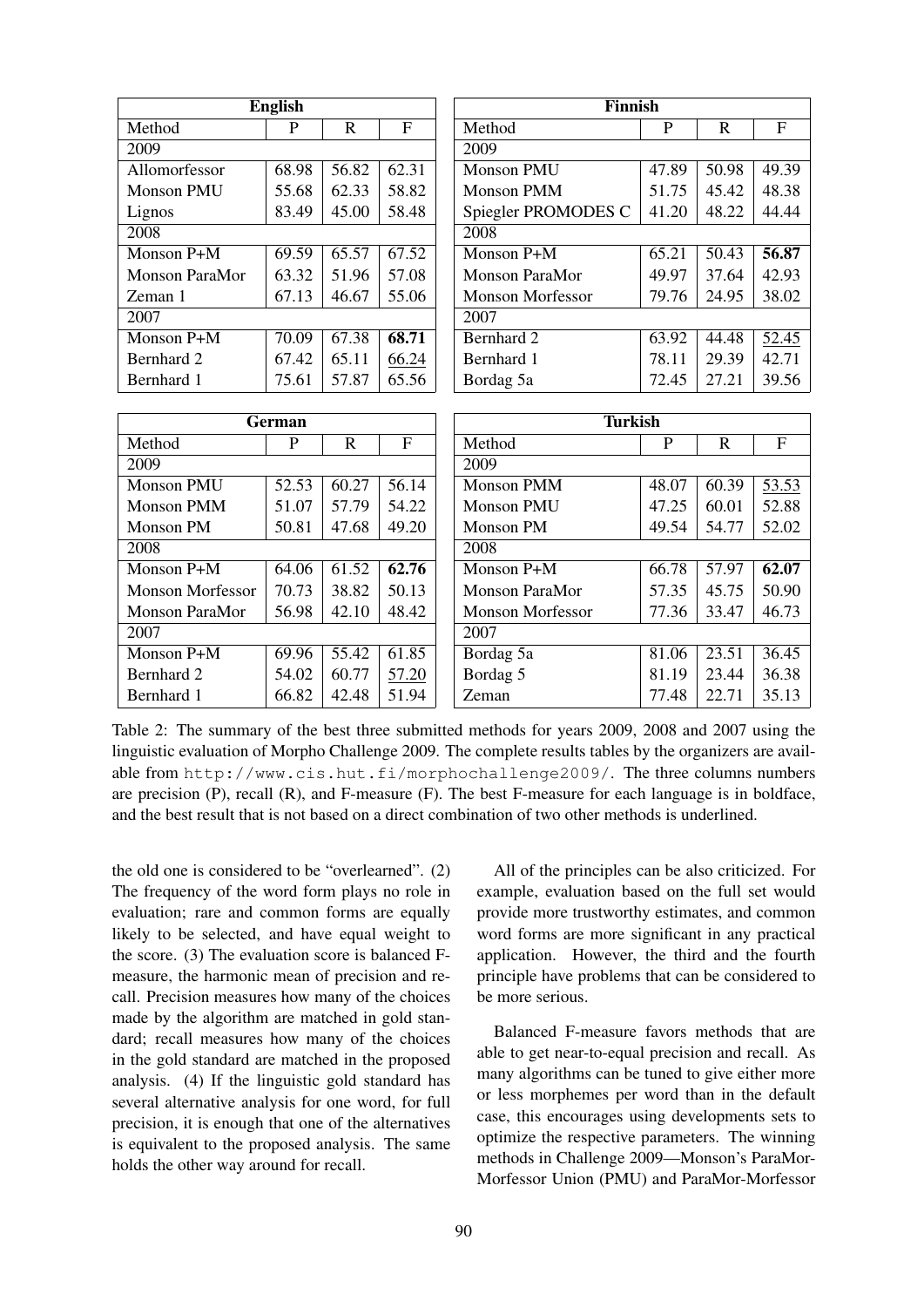Mimic (PMM) (Monson et al., 2009), and Allomorfessor (Virpioja and Kohonen, 2009)—did this, more or less explicitly.<sup>1</sup> Moreover, it can be argued that the precision would be more important than recall in many applications, or, more generally, that the optimal balance between precision and recall is application dependent. We see two solutions for this: Either the optimization for F-measure should be allowed with a public development set, which means moving towards semisupervised direction, or precision-recall curves should be compared, which means more complex evaluations.

The fourth principle causes problems, if the evaluated algorithms are allowed to have alternative analyses for each word. If several alternative analyses are provided, the obtained precision is about the average over the individual analyses, but the recall is based on the best of the alternatives. This property have been exploited in Challenges 2007 and 2008 by combining the results of two algorithms as alternative analyses. The method, Monson's ParaMor+Morfessor (P+M) holds still the best position measured in F-measures in all languages. Combining even better-performing methods in a similar manner would increase the scores further. To fix this problem, either the evaluation metric should require matching number of alternative analyses to get the full points, or the symmetry of the precision and recall measures has to be removed.

Excluding the methods that combine the analyses of two other methods as alternative ones, we see that the best F-measure (underlined in Table 2) is held by Monson's ParaMor-Morfessor Mimic from 2009 (Monson et al., 2009) in Turkish and Bernhard's method 2 from 2007 (Bernhard, 2006) in all the other three languages. This means that except for Turkish, there is no improvement in the results over the three years. Furthermore, both of the methods are based purely on segmentation, and so are all the other top methods presented in Table 2 except for Bordag's methods (Bordag, 2006) and Allomorfessor (Virpioja and Kohonen, 2009).

### **3.1.2 Speech recognition**

A key factor in the success of large-vocabulary continuous speech recognition is the system's ability to limit the search space using a statistical language model. The language model provides the probability of different recognition hypothesis by using a model of the co-occurence of its words and morphemes. A properly smoothed n-gram is the most conventional model. The n-gram should consist of modeling units that are suitable for the language, typically words or morphemes.

In Morpho Challenge state-of-the-art largevocabulary speech recognizers have been built for evaluations in Finnish and Turkish (Kurimo et al., 2006). The various morpheme analysis algorithms have been compared by measuring the recognition accuracy with different language models each trained and optimized based on units from one of the algorithms. The best results were quite near to each other, but Bernhard (Bernhard, 2006) and Morfessor Categories MAP were at the top for both languages.

#### **3.1.3 Information retrieval**

In the information retrieval task, the algorithms were tested by using the morpheme segmentations for text retrieval. To return all relevant documents, it is important to match the words in the queries to the words in the documents irrespective of which word forms are used. Typically, a stemming algorithm or a morphological analyzer is used to reduce the inflected forms to their stem or base form. The problem with these methods is that specific rules need to be crafted for each language. However, these approaches were also tested for comparison purposes. The IR experiments were carried out by replacing the words in the corpora and queries by the suggested morpheme segmentations. Test corpora, queries and relevance assessments were provided by Cross-Language Evaluation Forum (CLEF) (Agirre et al., 2008).

To test the effect of the morpheme segmentation, the number of other variables will have to be minimized, which poses some challenges. For example, the term weighting method will affect the results and different morpheme analyzers may perform optimally with different weighting approaches. TFIDF and Okapi BM25 term weighting methods have been tested. In the 2007 Challenge, it was noted that Okapi BM25 suffers greatly if the corpus contains a lot of frequent terms. These terms are often introduced when the algorithms segment suffixes from stems. To overcome this problem, a method for automatically generating stop lists of frequent terms was intro-

<sup>&</sup>lt;sup>1</sup>Allomorfessor was trained with a pruned data to obtain a higher recall, whereas ParaMor-Morfessor is explicitly optimized for F-measure with a separate Hungarian data set.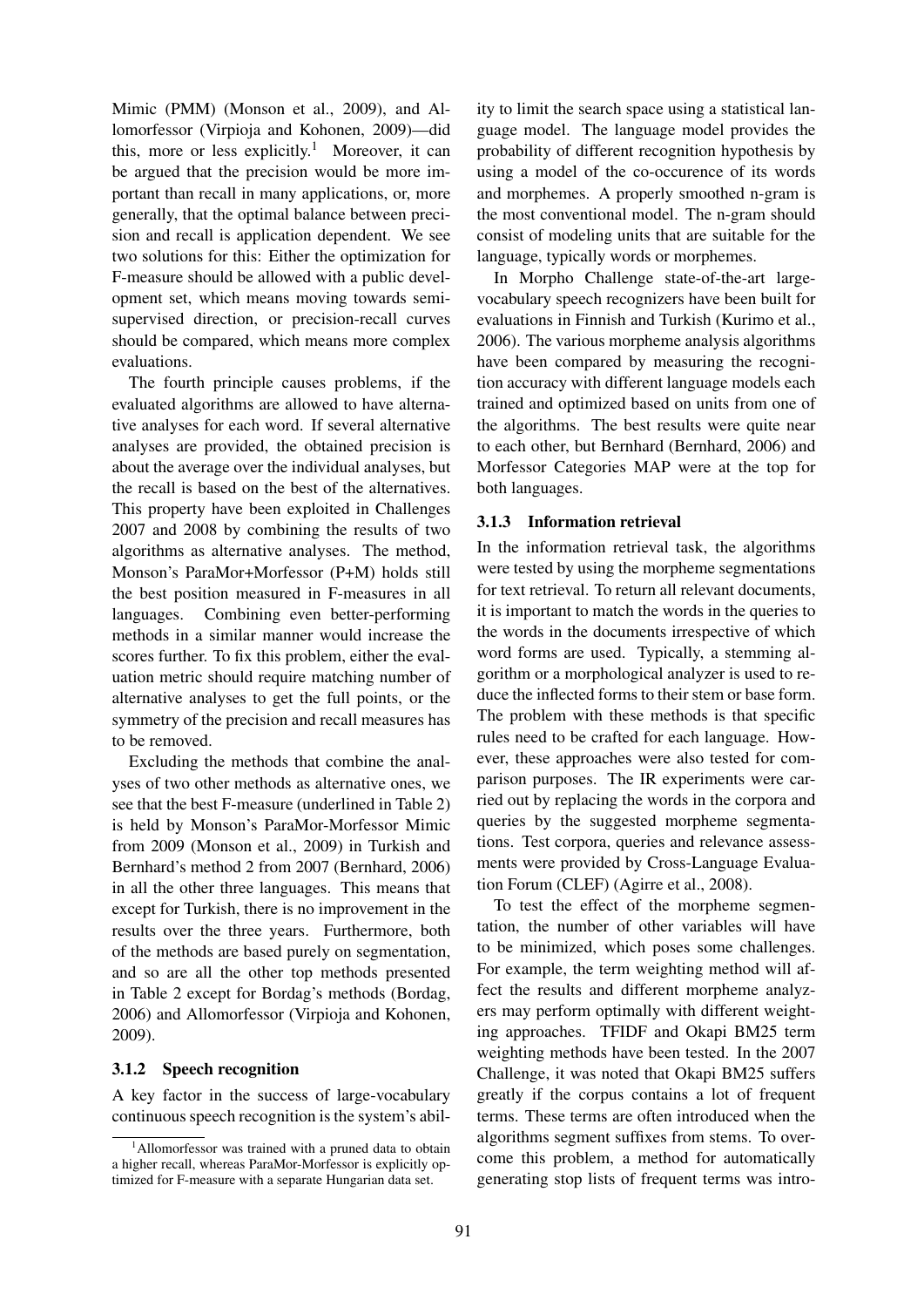duced. Any term that occurs more times in the corpus than a certain threshold is added to the stop list and excluded from indexing. The method is quite simple, but it treats all morpheme analysis methods equally as it does not require the algorithm to tag which morphemes are stems and which are suffixes. The generated stoplists are also reasonable sized and the results are robust with respect to the stop list cutoff parameter. With a stop list, Okapi BM25 clearly outperformed TFIDF ranking method for all algorithms. However, the problem of choosing the term weighting approach that treats all algorithms in an optimal way remains open.

Another challenge is analyzing the results as it is hard to achieve statistically significant results with the limited number of queries (50-60) that were available. In fact, in each language 11-17 of the best algorithms belonged to the "top group", that is, had no statistically different result to the top performer of the language. To improve the significance of the results, the number of queries should be increased. This is a known problem in the field of IR. However, it is important to test the methods in a real life application and if an algorithm gives good results across languages, there is evidence that it is doing something useful.

Some conclusions can be drawn from the results. The language specific reference methods (Porter stemming for English, two-layer morphological analysis for Finnish and German) give the best results, but the best unsupervised algorithms are almost at par and the differences are not significant. For German and Finnish, the best unsupervised methods can also beat in a statistically significant way the baseline of not doing any segmentation or stemming. The best algorithms that performed well across languages are ParaMor (Monson et al., 2008), Bernhard (Bernhard, 2006), Morfessor Baseline, and McNamee (McNamee, 2008).

Comparing the results to the linguistic evaluation (section 3.1.1), it seems that methods that perform well at the IR task tend to have good precision in the linguistic task, with exceptions. Thus, in the IR task it seems important not to oversegment words. One exception is the method (Mc-Namee, 2008) which simply splits the words into equal length letter n-grams. The method gives surprisingly good results in the IR task, given the simplicity, but suffers from low precision in the linguistic task.

### **3.1.4 Machine translation**

In phrase-based statistical machine translation process there are two stages where morpheme analysis and segmentation of the words into meaningful sub-word units is needed. The first stage is the alignment of the parallel sentences in the source and target language for training the translation model. The second one is training a statistical language model for the production of fluent sentences in a morphologically rich target language.

In the machine translation tasks used in the Morpho Challenge, the focus has so far been in the alignment problem. In the evaluation tasks introduced in 2009 the language-pairs were Finnish-English and German-English. To obtain state-ofthe-art results, the evaluation consists of minimum Bayes risk (MBR) combination of two translation systems trained on the same data, one using words and the other morphemes as the basic modeling units (de Gispert et al., 2009). The various morpheme analysis algorithms are compared by measuring the translation performance for different two-model combinations where the word-based model is always the same, but the morpheme-based model is trained based on units from each of the algorithms in turns.

Because the machine translation evaluation has yet been tried only in 2009, it is difficult to draw conclusions about the results yet. However, the Morfessor Baseline algorithm seems to be particularly difficult to beat both in Finnish-German and German-English task. The differences between the best results are small, but the ranking in both tasks was the same: 1. Morfessor Baseline, 2. Allomorfessor, 3. The linguistic gold standard morphemes (Kurimo et al., 2009b).

#### **3.2 Evaluated algorithms**

This section attempts to describe very briefly some of the individual morpheme analysis algorithms that have been most successful in the evaluations.

**Morfessor Baseline** (Creutz and Lagus, 2002): This is a public baseline algorithm based on jointly minimizing the size of the morph codebook and the encoded size of the all the word forms using the minimum description length MDL cost function. The performance is above average for all evaluated tasks in most languages.

**Allomorfessor** (Kohonen et al., 2009; Virpioja and Kohonen, 2009): The development of this method was based on the observation that the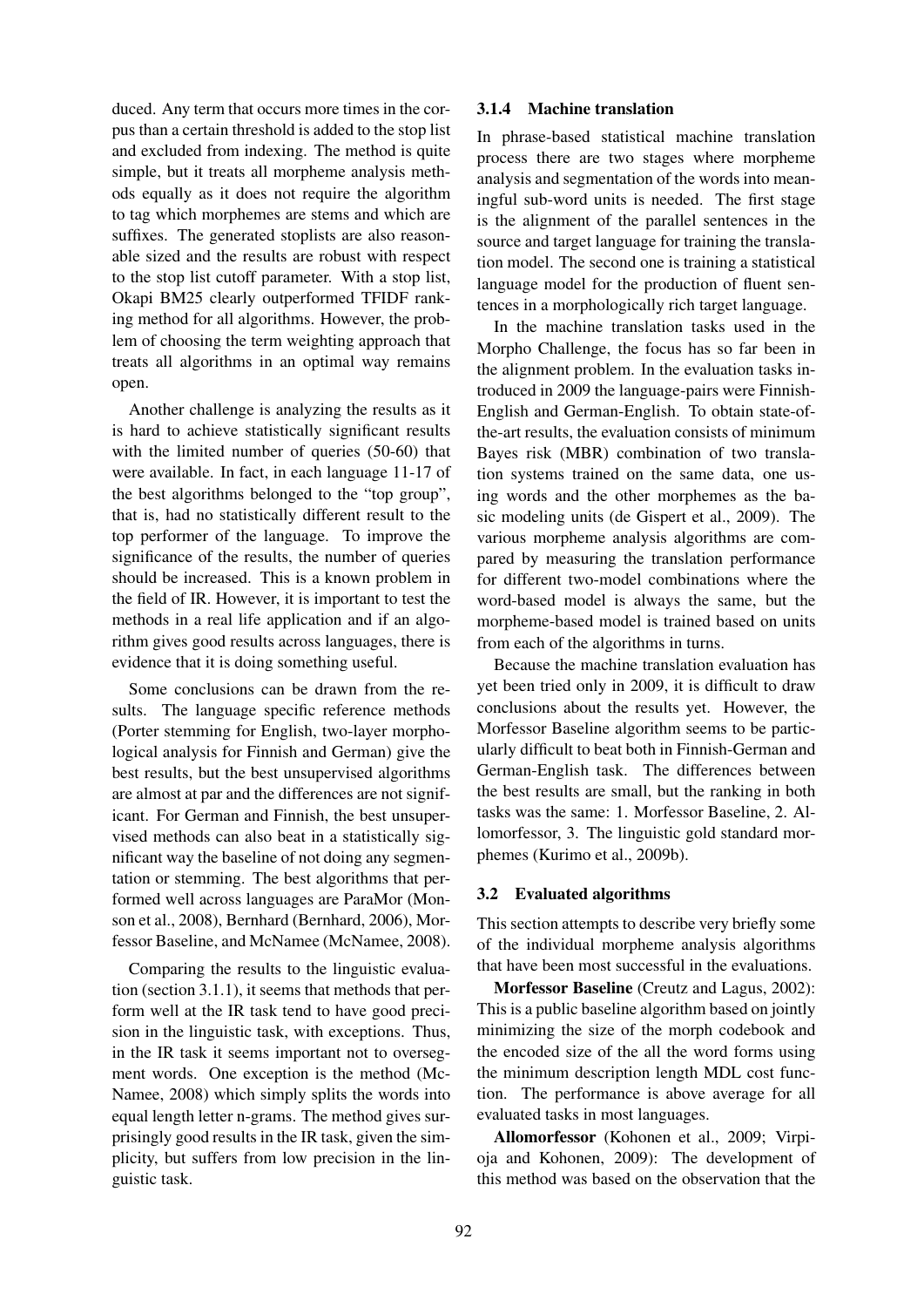

Figure 1: Mean Average Precision (MAP) values for some of the best algorithms over the years in the IR task. The upper horizontal line shows the "goal level" for each language, i.e. the performance of the best language specific reference method. The lower line shows the baseline reference of doing no stemming or analysis.

morph level surface forms of one morpheme are often very similar and the differences occur close to the morpheme boundary. Thus, the allomorphemes could be modeled by simple mutations. It has been implemented on top of the Morfessor Baseline using maximum a posteriori (MAP) optimization. This model slightly improves the performance in the linguistic evaluation in all languages (Kurimo et al., 2009b), but in IR and SMT there is no improvement yet.

**Morfessor Categories MAP** (Creutz and Lagus, 2005): In this method hidden Markov models are used to incorporate morphotactic categories for the Morfessor Baseline. The structure is optimized by MAP and yields slight improvements in the linguistic evaluation for most languages, but not for IR or SMT tasks.

**Bernhard** (Bernhard, 2006): This has been one of the best performing algorithms in Finnish, English and German linguistic evaluation and in IR (Kurimo et al., 2008). First a list of the most likely prefixes and suffixes is extracted and alternative segmentations are generated for the word forms. Then the best ones are selected based on cost functions that favour most frequent analysis and some basic morphotactics.

**Bordag** (Bordag, 2006): This method applies iterative LSV and clustering of morphs into morphemes. The performance in the linguistic evaluation is quite well for Turkish and decent for Finnish (Kurimo et al., 2008).

ParaMor (Monson et al., 2008): This method applies an unsupervised model for inflection rules

and suffixation for the stems by building linguistically motivated paradigms. It has obtained one of the top performances for all languages when combined with the Morfessor Baseline (Kurimo et al., 2009a). Various combination methods have been tested: union, weighted probabilistic average and proposing both the analyses (Monson et al., 2009).

**Lignos** (Lignos et al., 2009): This method is based on the observation that the derivation of the inflected forms can be modeled as transformations. The best transformations can be found by optimizing the simplicity and frequency. This method performs much better in English than in the other languages (Kurimo et al., 2009b).

**Promodes** (Spiegler et al., 2009): This method presents a probabilistic generative model that applies LSV and combines multiple analysis using a committee. It seems to generate a large amount of short morphemes, which is difficult for many of the practical applications. However, it obtained the best performance for the linguistic evaluation in Arabic 2009 (Kurimo et al., 2009b), but did not survive as well in other languages, and particularly not in the IR application.

### **4 Open questions and challenges**

Although more than 50 algorithms have already been tested in the Morpho Challenge evaluations and many lessons have been learned from the results and discussions, many challenges are still open and untouched. In fact, the attempts to solve the problem have perhaps produced even more open questions than there were in the beginning.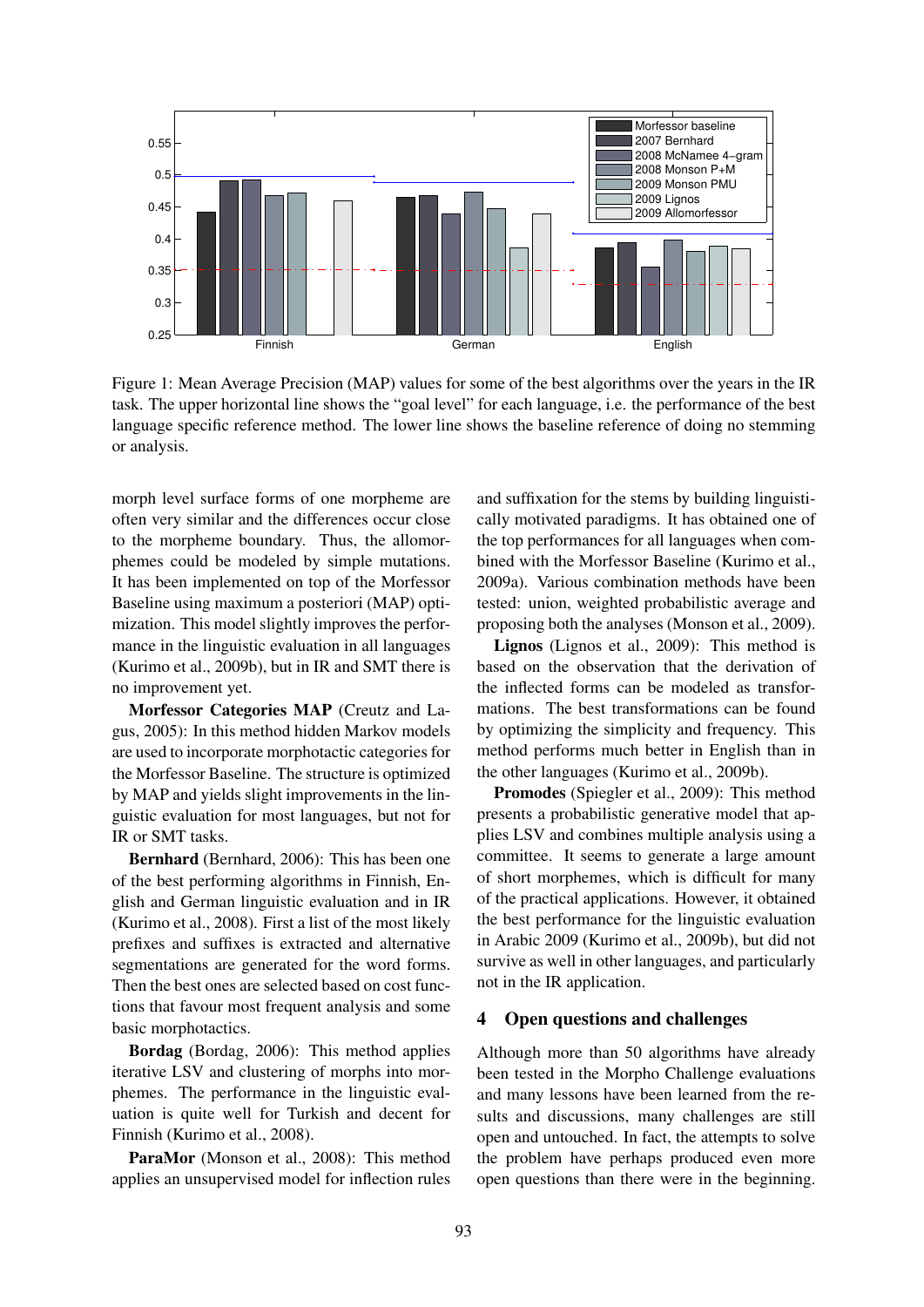The main new and open challenges are described in this section.

**What is the best analysis algorithm?** Some of the suggested algorithms have produced good test results and some even in several tasks and languages, such as Bernhard (Bernhard, 2006), Monson ParaMor+Morfessor (Monson et al., 2008) and Allomorfessor (Virpioja and Kohonen, 2009). However, none of the methods perform really well in all the evaluation tasks and languages and their mutual performance differences are often rather small, even though the morphemes and the algorithmic principles are totally different. Thus, no dominant morpheme analysis algorithm have been found. Furthermore, reaching the performance level that rivals, or even sometimes dominates, the rule-based and language-dependent reference methods does not mean that the solutions are sufficient. Often the limited coverage or unsuitable level of details in the analysis for the task in the reference methods just indicates that they are not sufficient either and better solutions are needed. Another observation which complicates the finding and determination of the best algorithm is that in some tasks, such as statistical language models for speech recognition, very different algorithms can reach the same performance, because advanced modelling methods can compensate for unsuitable morpheme analysis.

**What is the meaning of the morphemes?** In some of the fundamental applications of morpheme analysis, such as text understanding, morpheme segmentation alone is only part of the solution. Even more important is to find the meaning for the obtained morphemes. The extension of the segmentation of words into smaller units to identification of the units that correspond to the same morpheme is a step taken to this direction, but the question of the meaning of the morpheme is still open. However, in the unsupervised way of learning, solutions to this may be so tightly tied to the applications that much more complex evaluations would be needed.

**How to evaluate the alternative analyses?** It is clear that when a word form is separated from the sentence context where it was used, the morpheme analysis easily becomes ambiguous. In the Morpho Challenge evaluations this has been taken into account by allowing multiple alternative analyses. However, in some evaluations, for example, in the measurement of the recall of the gold standard morphemes, this leads to unwanted results and may favour methods that always provide a large number of alternative analysis.

**How to improve the analysis using context?** A natural way to disambiguate the analysis involves taking the sentence context into account. Some of the Morpho Challenge evaluations, for example, the information retrieval, allow this option when the source texts and queries are given. However, this has not been widely tried yet by the participants, probably because of the increased computational complexity of the modelling task.

**How to effectively apply semi-supervised learning?** In semi-supervised learning, a small set of labeled data in the form of gold standard analysis for the word forms are provided. This data can be used for improving the unsupervised solutions based on unlabeled data in several ways: (1) The labeled data is used for tuning some learning parameters, followed by an unsupervised learning process for the unlabeled data. (2) The labeled morphemes are used as an ideal starting point to bootstrap the learning on the unlabeled words (self-training). (3) Using the EM algorithm for estimating a generative model, the unlabeled cases can be treated as missing data.

The best and most practical way of using the partly labeled data will be determined in future when the semi-supervised task has been evaluated in the future Morpho Challenge evaluations. For the first time this task will be evaluated in the ongoing Morpho Challenge 2010.

## **Acknowledgments**

We are grateful to the University of Leipzig, University of Leeds, Computational Linguistics Group at University of Haifa, Stefan Bordag, Ebru Arisoy, Nizar Habash, Majdi Sawalha, Eric Atwell, and Mathias Creutz for making the data and gold standards in various languages available to the Challenge. This work was supported by the Academy of Finland in the project *Adaptive Informatics*, the graduate schools in Language Technology and Computational Methods of Information Technology, in part by the GALE program of the Defense Advanced Research Projects Agency, Contract No. HR0011-06-C-0022, and in part by the IST Programme of the European Community, under the FP7 project EMIME (213845) and PAS-CAL Network of Excellence.